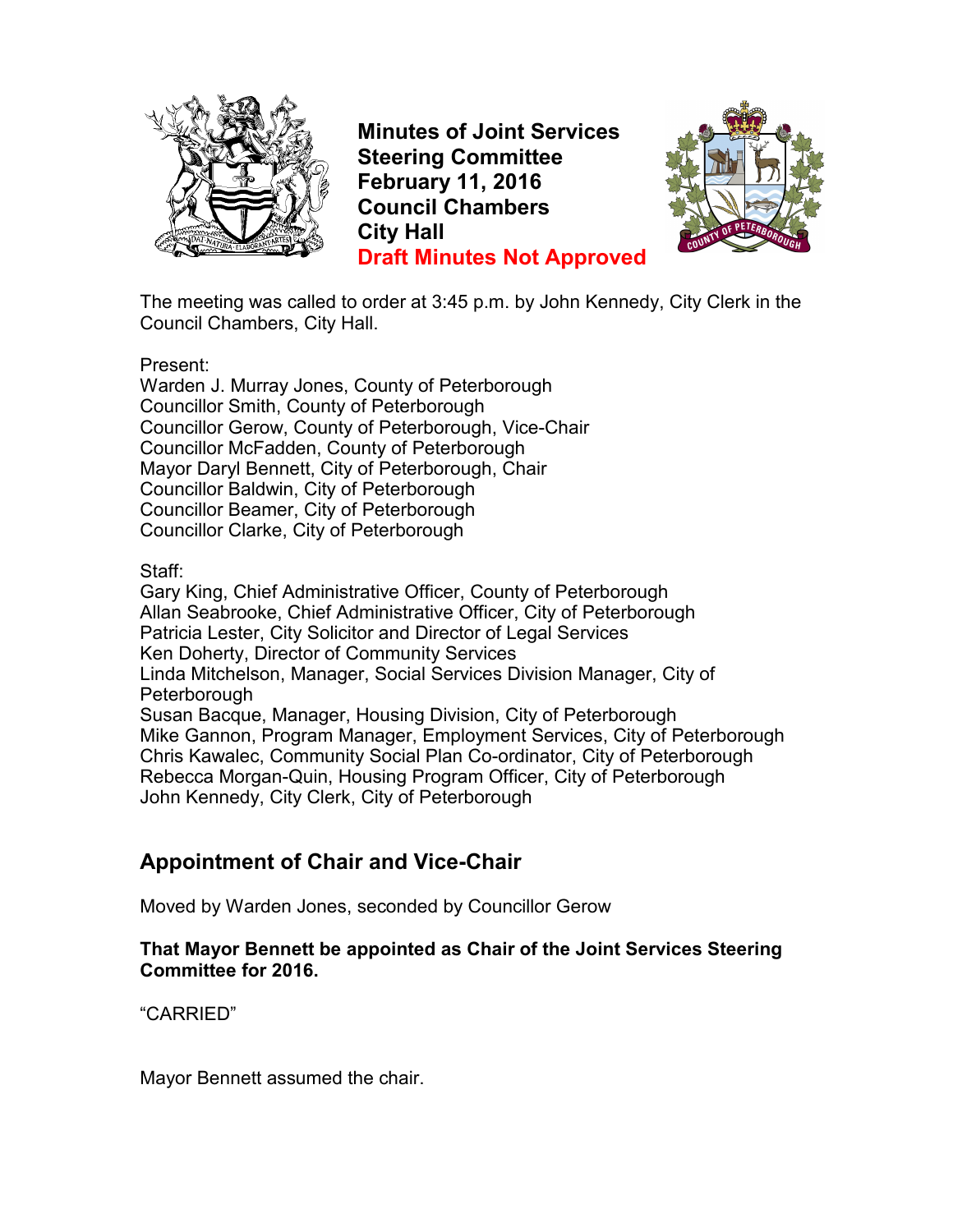Moved by Councillor Baldwin, seconded by Councillor Smith

#### **That Councillor Gerow be appointed as Vice Chair of the Joint Services Steering Committee for 2016.**

"CARRIED"

# **Minutes of the Meeting of October 29, 2015**

Moved by Councillor Clarke, seconded by Warden Jones

#### **That the minutes of the meeting of October 29, 2015 be approved.**

"CARRIED"

## **Disclosure of Pecuniary Interest**

There were no disclosures of Pecuniary Interest.

## **Minutes for Information**

Moved by Councillor Clarke, seconded by Councillor McFadden

#### **That the AHAC (Affordable Housing Action Committee) minutes of October 8, November 12, and December 10, 2015 be received for information.**

"CARRIED"

#### **Director of Community Services, City of Peterborough Report CSSSJSSC16-001 Healthy Kids Community Challenge Update**

Moved by Councillor Clarke, seconded by Councillor Smith

**That the Joint Services Steering Committee endorse the recommendation outlined in Report CSSSJSSC16-001 dated February 11, 2016 of the Director of Community Services as follows:** 

**That the Report and presentation by Claire Townshend, Project Coordinator be received for information.** 

"CARRIED"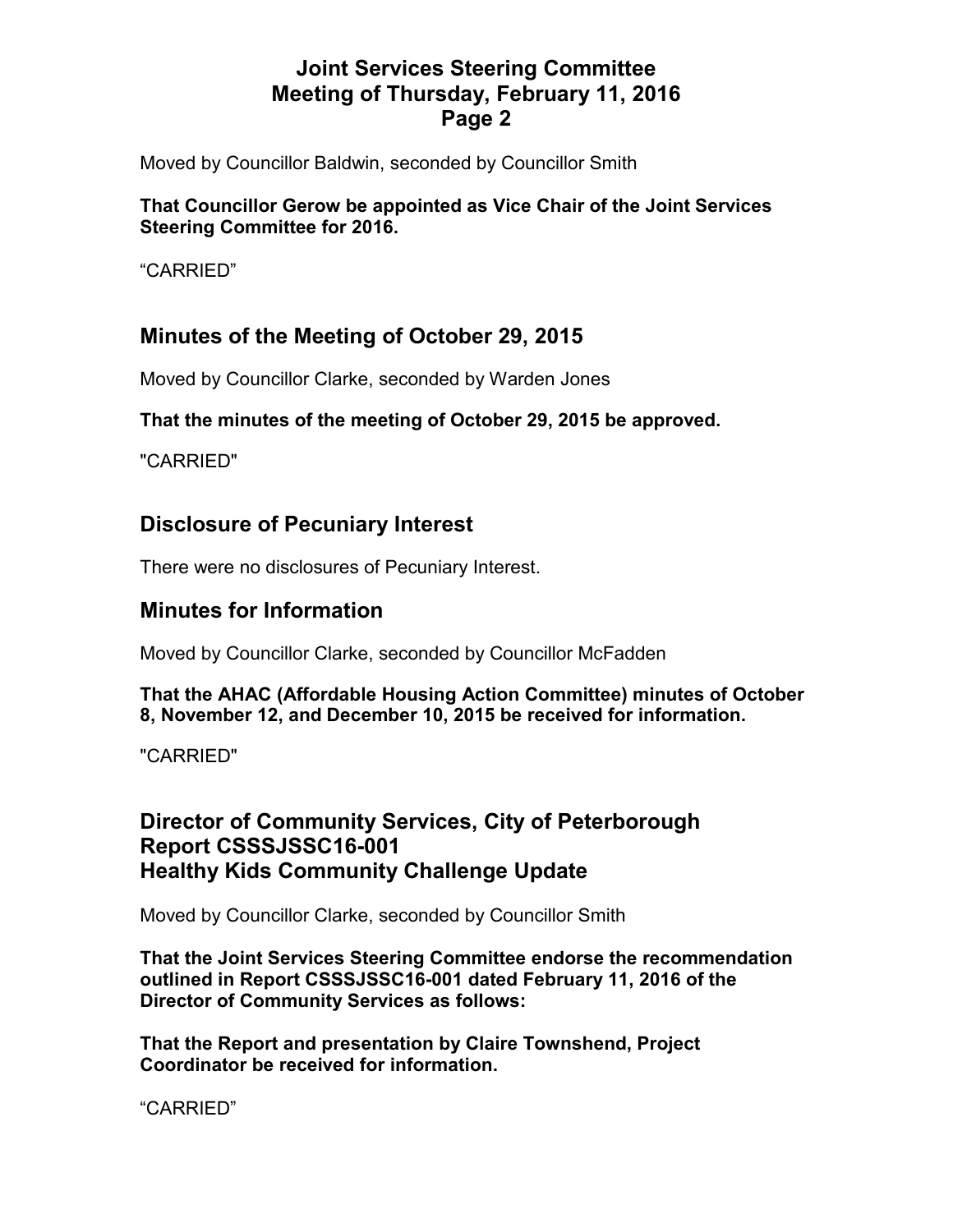#### **Director of Community Services, City of Peterborough Report CSSSJSSC16-002 Local Employment Planning Council-Pilot Project**

Michael Andrews, Community Project Manger, Workforce Development Board made a presentation.

Moved by Warden Jones, seconded by Councillor McFadden

**That the Joint Services Steering Committee endorse the recommendation outlined in Report CSSSJSSC16-002 dated February 11, 2016, of the Director of Community Services, as follows:** 

**That the Report and the presentation by the Workforce Development Board on the Local Employment Planning Council Pilot Program be received for information.** 

"CARRIED"

## **Director of Community Services, City of Peterborough Report CSSSJSSC16-003 Age-friendly Peterborough Plan Update**

Moved by Warden Jones, seconded by Councillor Beamer

**That the Joint Services Steering Committee endorse the recommendation outlined in Report CSSSJSSC16-003 dated February 11, 2016, of the Director of Community Services, as follows:** 

**That the Report and presentation from Sarah Cullingham, Age-friendly Coordinator be received for information.** 

"CARRIED"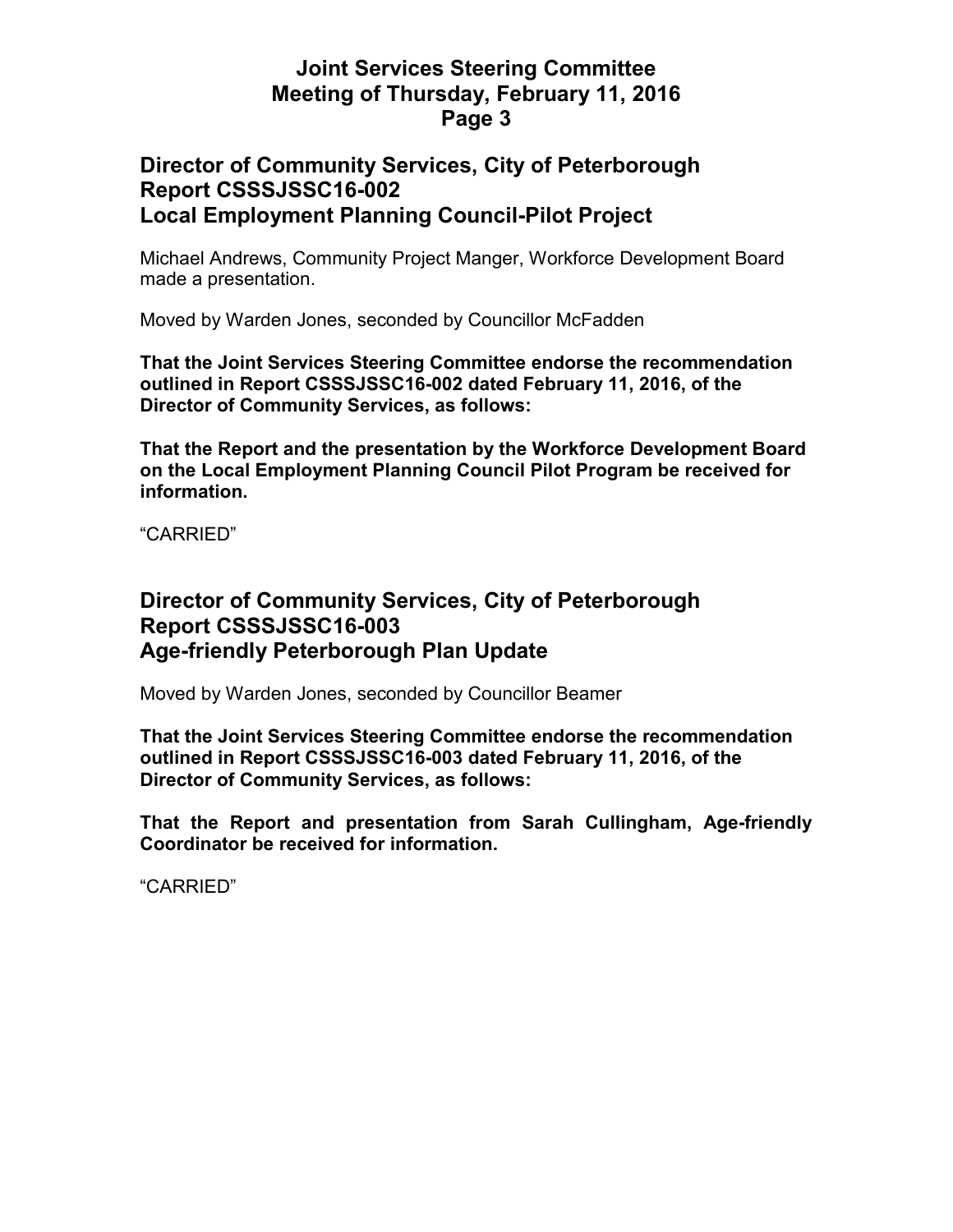#### **Director of Planning and Development Services, City of Peterborough Report PLPDJSSC16-001 Kinsmen Garden Court – Planning for the Future**

Moved by Councillor Clarke, seconded by Councillor McFadden

**That the Joint Services Steering Committee endorse the recommendations outlined in Report PLHDJSSC16-001 dated February 11, 2016 of the Director of Planning and Development Services, as follows:** 

- **a) That a By-law be adopted authorizing City Council to designate the property at 831 Dutton Road as a Municipal Housing Facility (MHF) in accordance with By-law Number 12-094;**
- **b) That Peterborough Kinsman Club Enterprises Limited (Kinsman) continue to be exempt from property tax for municipal and school purposes, but that the exemption take the form of an annual rebate from the City, in an amount equal to the annual property tax paid for 831 Dutton Road, for five years commencing August 2, 2017, with the possibility of a subsequent five year renewal;**
- **c) That staff be authorized to negotiate the specific terms and conditions of a legal agreement with Peterborough Kinsman Club Enterprises Limited (Kinsman) to ensure affordable rents for a minimum of five years, with the possibility of a subsequent five year renewal;**
- **d) That staff report back on the long-term potential for the property, and undertake research and consultations in manner consistent with the development of the Strategic Plan for Social Housing, to obtain information that may have a direct impact on the City's interest in the property and the City's interest in maintaining or enhancing the Service Level for social housing.**
- **e) That a By-law be passed to authorize the Mayor and Clerk to sign agreements and other documents related to 831 Dutton Road.**

"CARRIED"